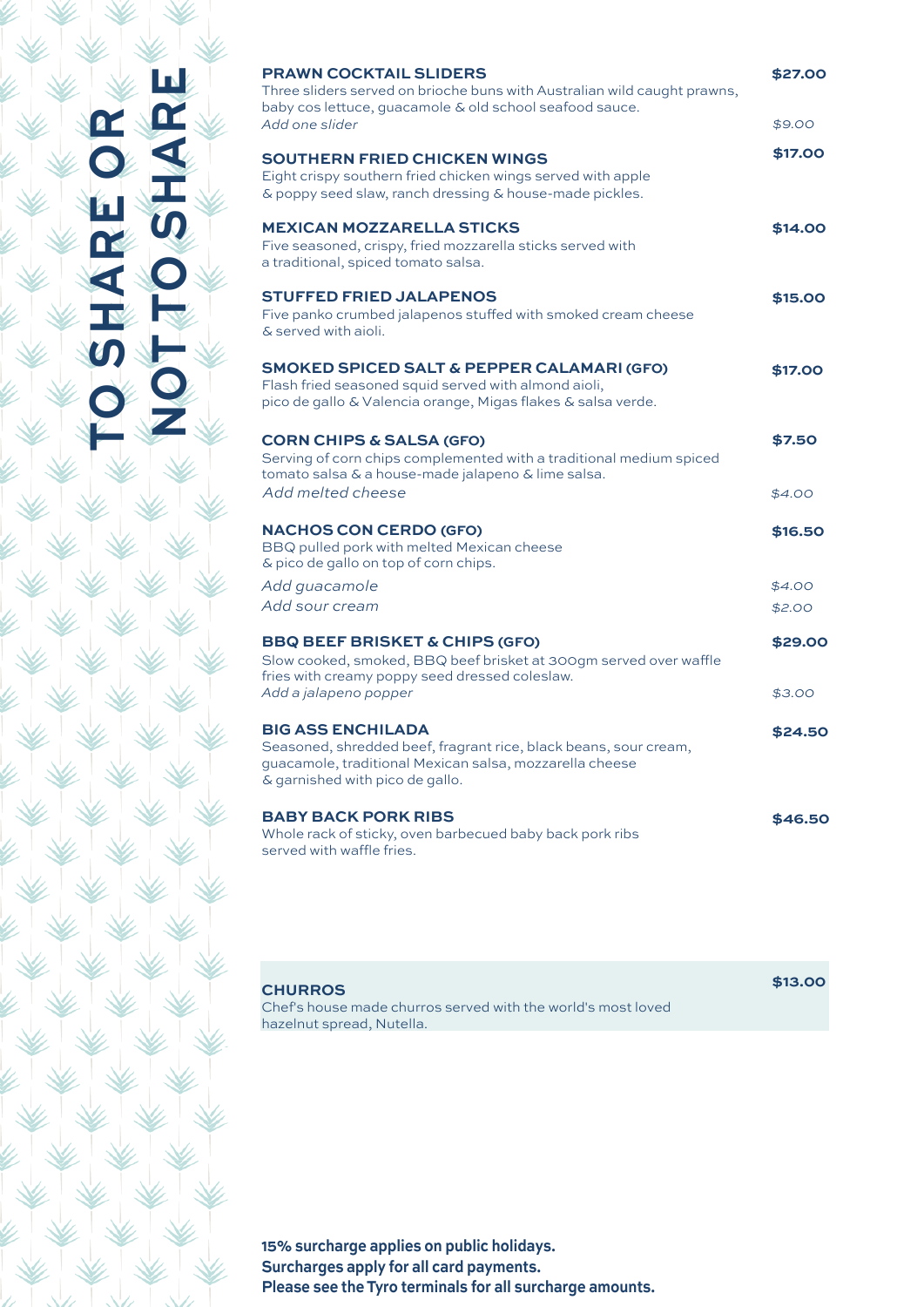|               | <b>LONGBOARD'S FRIED CHICKEN BURGER</b><br>Jumbo fried chicken breast, lettuce, red onion, melted cheddar cheese,<br>garlic aioli & Longboard's house made thick & tangy BBQ sauce. Time<br>to get your hands dirty!<br>Add bacon  | \$18.50<br>\$2.50 |
|---------------|------------------------------------------------------------------------------------------------------------------------------------------------------------------------------------------------------------------------------------|-------------------|
| 四乙烯           | THE DIRTY DOUBLE DELUX (200GM BEEF)<br>Homemade double Angus beef burger, double cheese, smoked bacon,<br>lettuce, tomato, pickled red onion, French's classic mustard<br>& a little kick of Sriracha mayo for double the flavour. | \$18.50           |
|               | <b>LB'S CRISPY BUFFALO WRAP</b><br>Spicy crispy chicken tenders, pineapple chunks, fresh avocado,<br>lettuce, cheese, tomato & southern ranch dressing.<br>This wrap is here to stay!                                              | \$17.50           |
|               | <b>CAULIFLOWER WRAP (V)</b><br>Spicy buffalo, fried cauliflower, pineapple chunks, fresh avocado,<br>lettuce, cheese, tomato & southern ranch dressing.                                                                            | \$15.50           |
| <b>HIPONY</b> | Add a side of waffle fries                                                                                                                                                                                                         | \$5.60            |
|               |                                                                                                                                                                                                                                    |                   |

**8,)**

**6)**<br>王

**+33(40%')**

GOOD PI

E)

| HAWAIIAN INSPIRED POKE BOWL (GFO) (V) (VG)<br>Brown rice, seaweed salad, grilled pineapple, mukimame beans,<br>cucumber, carrot, cherry tomato, avocado, wasabi mayo<br>& a ponzu dressing. | \$17.50          |
|---------------------------------------------------------------------------------------------------------------------------------------------------------------------------------------------|------------------|
| Add papaya pickled marinated salmon                                                                                                                                                         | \$7.00           |
| TACO SALAD BOWL (GFO) (V) (VG)<br>Brown rice, black beans, toasted corn, Pico de Gallo, cucumber,<br>coriander, avocado & chipotle mayo.                                                    | \$17.00          |
| Add chipotle chicken tenders<br>Add Mexican seasoned grilled fish                                                                                                                           | \$5.50<br>\$7.00 |
| CHAR-GRILLED BROCCOLI SALAD (GFO) (V)<br>A mixed leaf salad with feta, dried cranberries, Spanish onion, toasted<br>almonds, fire roasted capsicum & char-grilled broccoli.                 | \$21.00          |
| GARDEN SALAD (GFO) (V) (VG)<br>A mixed leaf salad of cucumber, red onion, carrot, cherry tomato<br>& a honey balsamic vinaigrette.                                                          | \$9.50           |
| <b>SAUTEED CORN &amp; BLACK BEANS (V) (VG)</b><br>Sauteed sweet corn & black beans with a char-grilled lime,                                                                                | \$12.50          |
| herb & chipotle mayo.<br>Add cheese                                                                                                                                                         | \$3.00           |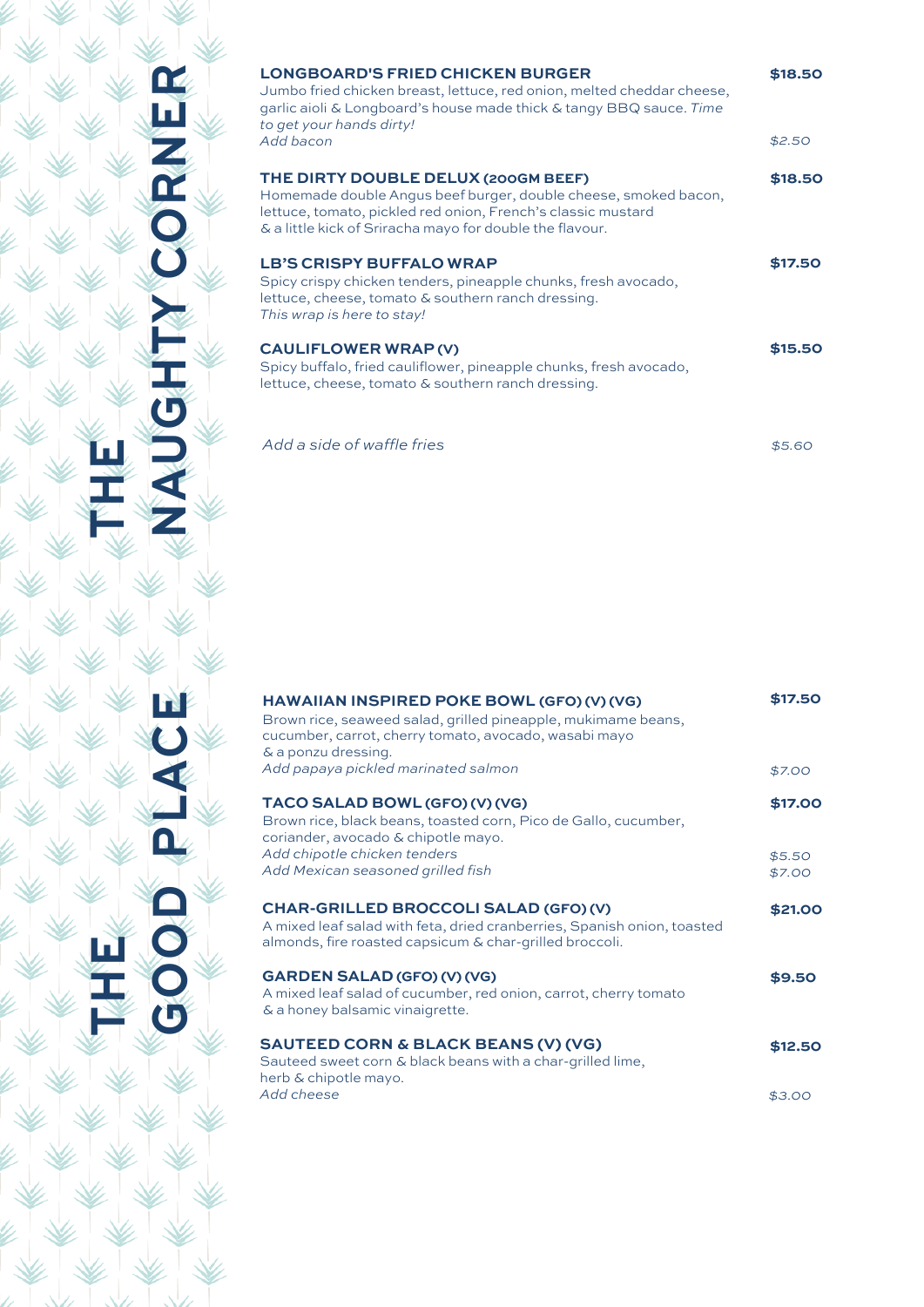| <b>BAJA FISH TACOS</b><br>Mexican seasoned grilled fish, shredded cabbage,<br>pico de gallo & chilli lime aioli.                                         | \$19.50 |
|----------------------------------------------------------------------------------------------------------------------------------------------------------|---------|
| <b>BBQ BEEF TACOS</b><br>BBQ brisket with shredded cabbage, horseradish sour cream<br>& pickled red onion.                                               | \$20.00 |
| <b>COCONUT PRAWN TACOS</b><br>Coconut crusted prawn cutlets, shredded cabbage,<br>& a zesty mango, chilli & lime salsa.                                  | \$21.00 |
| <b>BUFFALO CAULIFLOWER TACOS</b><br>Buffalo cauliflower, guacamole, shredded cabbage,<br>pickled onion & ranch dressing.                                 | \$17.00 |
| <b>CRISPY CHICKEN TACOS</b><br>Crispy fried chicken with shredded cabbage,<br>zesty pineapple salsa & chipotle mayo.                                     | \$19.00 |
| <b>PULLED PORK TACOS</b><br>Pulled pork with a Southern crunchy apple coleslaw,<br>pickled cucumber & Longboard's house made<br>thick & tangy BBQ sauce. | \$18.50 |
|                                                                                                                                                          |         |

| LONGBOARD'S SIGNATURE BUFFALO WINGS (GFO)                  | 1/2 KILO 1 KILO |         |
|------------------------------------------------------------|-----------------|---------|
| Smothered in the Frank's original traditional spicy sauce. | \$16.00         | \$32.00 |

**THICK &TANGY BBQ CHICKEN WINGS (GFO)** Coated in Longboard's house made thick & tangy BBQ sauce.

**CHEF'S HOT & SPICY CHICKEN WINGS (GFO)** Covered in a mixture of Cayenne & Habanero chilli sauce. *Hot to taste but full of flavour!* 

**HULI HULI CHICKEN WINGS (GFO)**

**TACOS BY TRES**

5<br>0<br>0

m

**WINGS**

**CARBS**

Char-grilled Hawaiian inspired chicken wings with a side of Huli Huli BBQ sauce.

| <b>BASKET OF SWEET POTATO WEDGES (GFO)</b><br>Crispy sweet potato wedges served with a sweet chilli<br>& Greek yoghurt sauce.                                                        | \$13.00 |
|--------------------------------------------------------------------------------------------------------------------------------------------------------------------------------------|---------|
| <b>BUCKET OF SEASONED WAFFLE FRIES</b>                                                                                                                                               | \$12.00 |
| Served with aioli.                                                                                                                                                                   |         |
| Add LB's house made gravy                                                                                                                                                            | \$4.00  |
| <b>CHEESEY LOADED WAFFLE FRIES</b><br>Waffle fries topped with burnt end brisket, cheese sauce, horseradish<br>& seeded mustard cream sauce, a drizzle of French's American mustard. | \$20.00 |
| Add bacon                                                                                                                                                                            | \$2.50  |
| Add jalapenos                                                                                                                                                                        | \$1.00  |
| <b>SIDE OF SEASONED WAFFLE FRIES</b><br>Side of seasoned waffle fries served with tomato sauce.                                                                                      | \$5.60  |
|                                                                                                                                                                                      |         |